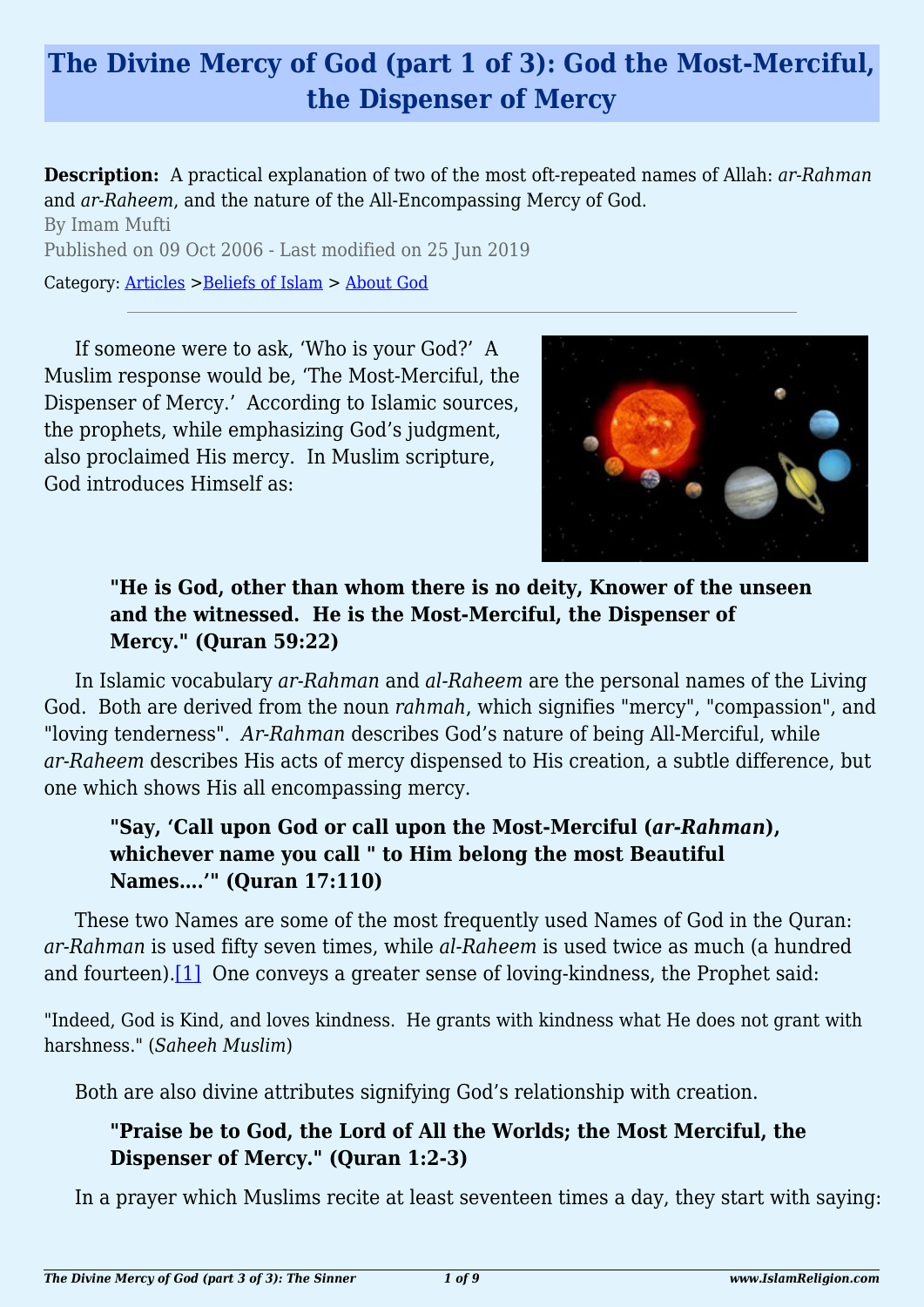## **"In the Name of God, the Most Merciful, the Dispenser of Mercy. Praise be to God, the Lord of All the Worlds; the Most Merciful, the Dispenser of Mercy." (Quran 1:1-3)**

These powerful words evoke a divine response:

"When the servant says: 'Praise be to God, the Lord of All the Worlds,' I (God) say: 'My servant has praised Me.' When he says: 'the Most Merciful, the Dispenser of Mercy,' I (God) say: 'My servant has extolled Me.'" (*Saheeh Muslim*)

These names continuously remind a Muslim of divine mercy surrounding him. All but one of the chapters of Muslim scripture begins with the phrase, '*In the Name of God, the Most-Merciful, the Dispenser of Mercy.*' Muslims begin in God's Name to express their ultimate dependence upon Him and remind themselves of divine mercy every time they eat, drink, write a letter, or perform anything of importance. Spirituality blossoms in the mundane. The invocation at the beginning of every mundane act makes it important, calling down divine blessing upon this act and consecrates it. The formula is a popular motif of decoration in manuscripts and architectural ornamentation.



"In the Name of God, the Most-Merciful, the Dispenser of Mercy." Calligraphy by Yousef, a Dutch artist.

Dispensing mercy requires someone to whom mercy is shown. The one who is shown mercy must be in need of it. Perfect mercy is caring for those in need, whereas boundless mercy stretches to those in need or not in need, extending from this world to the wonderful life after death.

In Islamic doctrine, human beings enjoy a personal relationship with the Loving, Merciful God, ever ready to forgive sins and respond to prayers, but He is not merciful in the human sense of feeling sorrow and pity for one in distress. God does not become human to understand suffering. Rather, God's mercy is an attribute befitting His holiness, bringing divine aid and favors.

God's mercy is vast:

# **"Say: 'Limitless is your Lord in His mercy….'" (Quran 6:147)**

Stretching to all existence: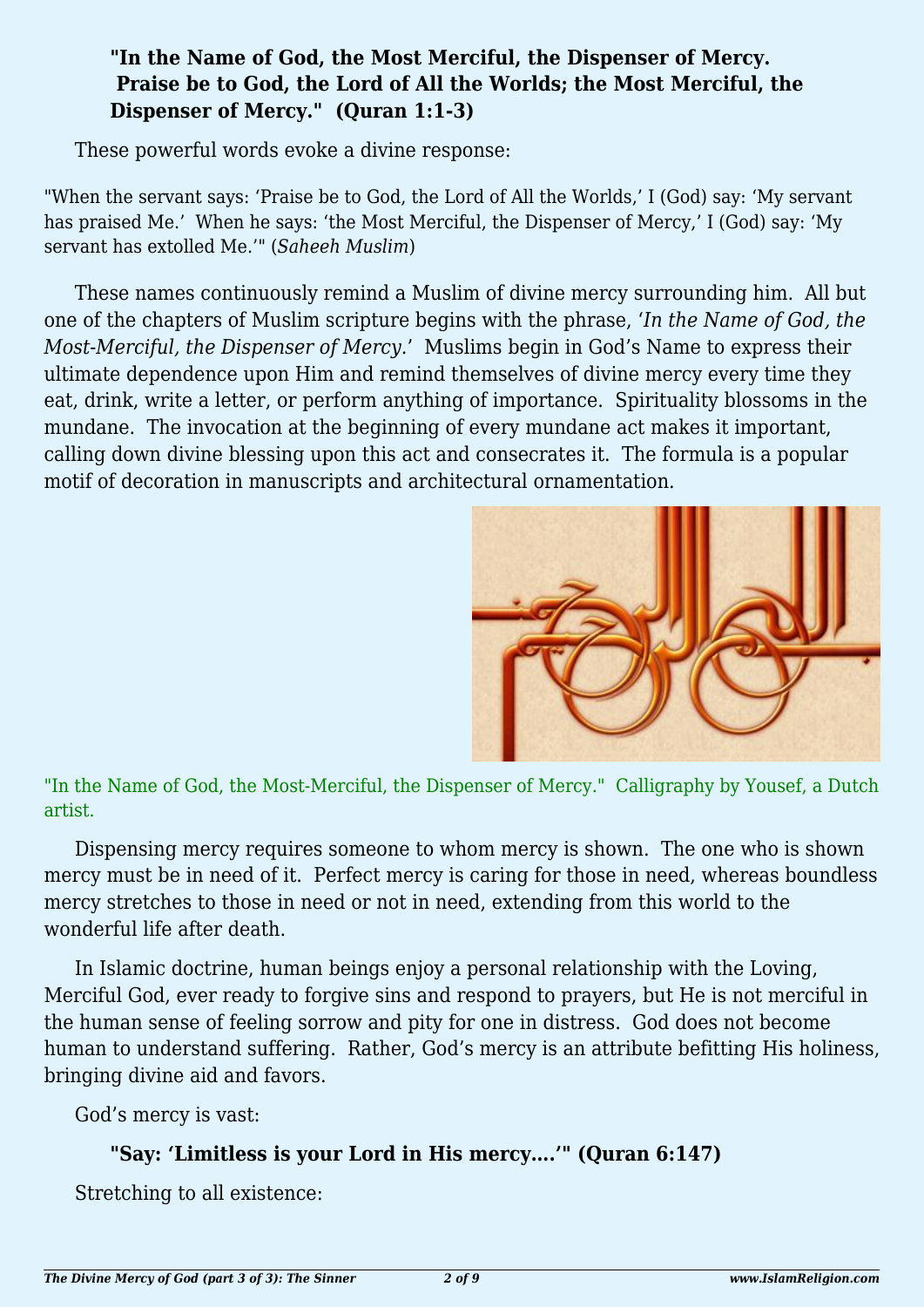## **"…but My mercy encompasses all things…." (Quran 7:156)**

Creation itself is an expression of divine favor, mercy and love. God invites us to observe the effects of His mercy around us:

## **"Behold, then, (O man,) these signs of God's mercy - how He gives life to the earth after it had been lifeless!..." (Quran 30:50)**

# **God Loves the Compassionate**

God loves compassion. Muslims view Islam to be a religion of mercy. To them, their Prophet is God's gift of mercy to all humanity:

## **"And (thus, O Prophet) We have sent you as [an evidence of Our] mercy towards all the worlds." (Quran 21:107)**

Just as they believe Jesus was God's mercy to people:

## **"And that We may make him a symbol unto mankind and an act of mercy from Us." (Quran 19:21)**

One of the daughters of Prophet Muhammad, may the mercy and blessings of God be upon him, sent him the news of his ailing son. He reminded her that God is the One who gives, He is the One who takes, and everyone has an appointed term. He reminded her to be patient. When the news of his son's death reached him, tears of compassion ran in his eyes. His companions were surprised. The Prophet of Mercy said:

"This is compassion God has placed in the hearts of His servants. Of all His slaves, God only has mercy on the compassionate." (*Saheeh Al-Bukhari*)

Blessed are the merciful, for they will be shown mercy, as Prophet Muhammad said:

"God will not have mercy on one who is not compassionate towards people." (*Saheeh Al-Bukhari*)

He also said:

"The Merciful shows mercy to those merciful. Have mercy to those on earth, and the One above the heavens will have mercy upon you." (*At-Tirmidhi*)

<span id="page-2-0"></span>Endnotes:

[\[1\]](#page-0-0) On the contrary, the 'Merciful' does not appear as a divine name in the Bible. (Jewish Encyclopedia, 'Names of God,' p. 163)

# **The Divine Mercy of God (part 2 of 3): Its Warm Embrace**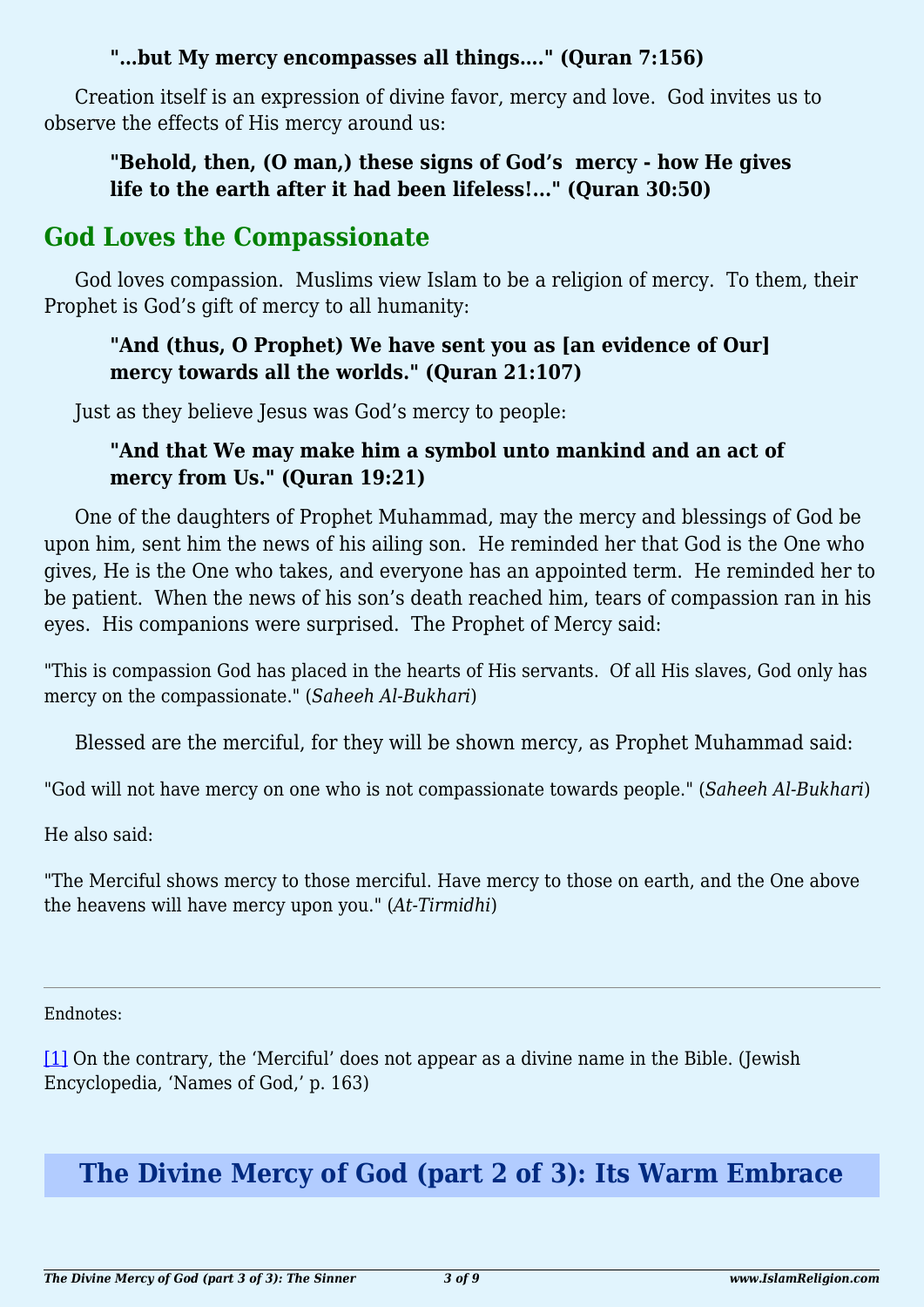**Description:** Mercy, as it is manifested in this life and in the Hereafter. By Imam Mufti Published on 09 Oct 2006 - Last modified on 25 Jun 2019 Category: [Articles](http://www.islamreligion.com/articles/) >[Beliefs of Islam](http://www.islamreligion.com/category/48/) > [About God](http://www.islamreligion.com/category/51/)

Divine mercy wraps all existence in its fold, forever enduring. The caring Lord of mankind is merciful to them, full of compassion. The name of God, *Ar-Rahman*, suggests His loving mercy is a defining aspect of His being; the fullness of His compassion is limitless; a bottomless ocean with no shores. Ar-Razi, one of the classical Islamic scholars wrote, 'It is unimaginable for creation to be more merciful to itself than God!' Indeed Islam teaches that God is more merciful to a human being than his/her own mother.

In God's abounding mercy, He sends down rain to produce fruits from orchards to provide for the human body. The soul as well needs intense spiritual nourishment the same way the body needs food. In His abounding mercy, God sent prophets and messengers to human beings and revealed scriptures to them to sustain the human spirit. Divine Mercy displayed itself in the Torah of Moses:

#### **"…In the writing whereof there was guidance and mercy for all who stood in awe of their Lord." (Quran 7:154)**

And the revelation of the Quran:

### **"…This [revelation] is a means of insight from your Lord, and to provide guidance and, mercy unto people who will believe." (Quran 7:203)**

Mercy is not granted to some merit of one's ancestors. Divine Mercy is granted for acting on the Word of God and listening to its recitation:

**"And this (Quran) is a Book which We have bestowed from on high, a blessed one: follow it, then, and be conscious of God, so that you might be graced with His mercy." (Quran 6:155)**

**"Hence, when the Quran is recited, listen to it, and listen in silence, so that you might be graced with [God's] mercy." (Quran 7:204)**

Mercy is a result of obedience:

**"Hence, (O believers!) be constant in prayer, and render the purifying dues, and obey the Messenger, so that you might be graced with God's mercy." (Quran 24:56)**

God's mercy is man's hope. Consequently, the believers beseech God for His mercy:

## **"Affliction has befallen me: but You are the most merciful of the merciful!" (Quran 21:83)**

They beseech God's mercy for the faithful:

# **"O our Lord!, let not our hearts swerve from the truth after You have**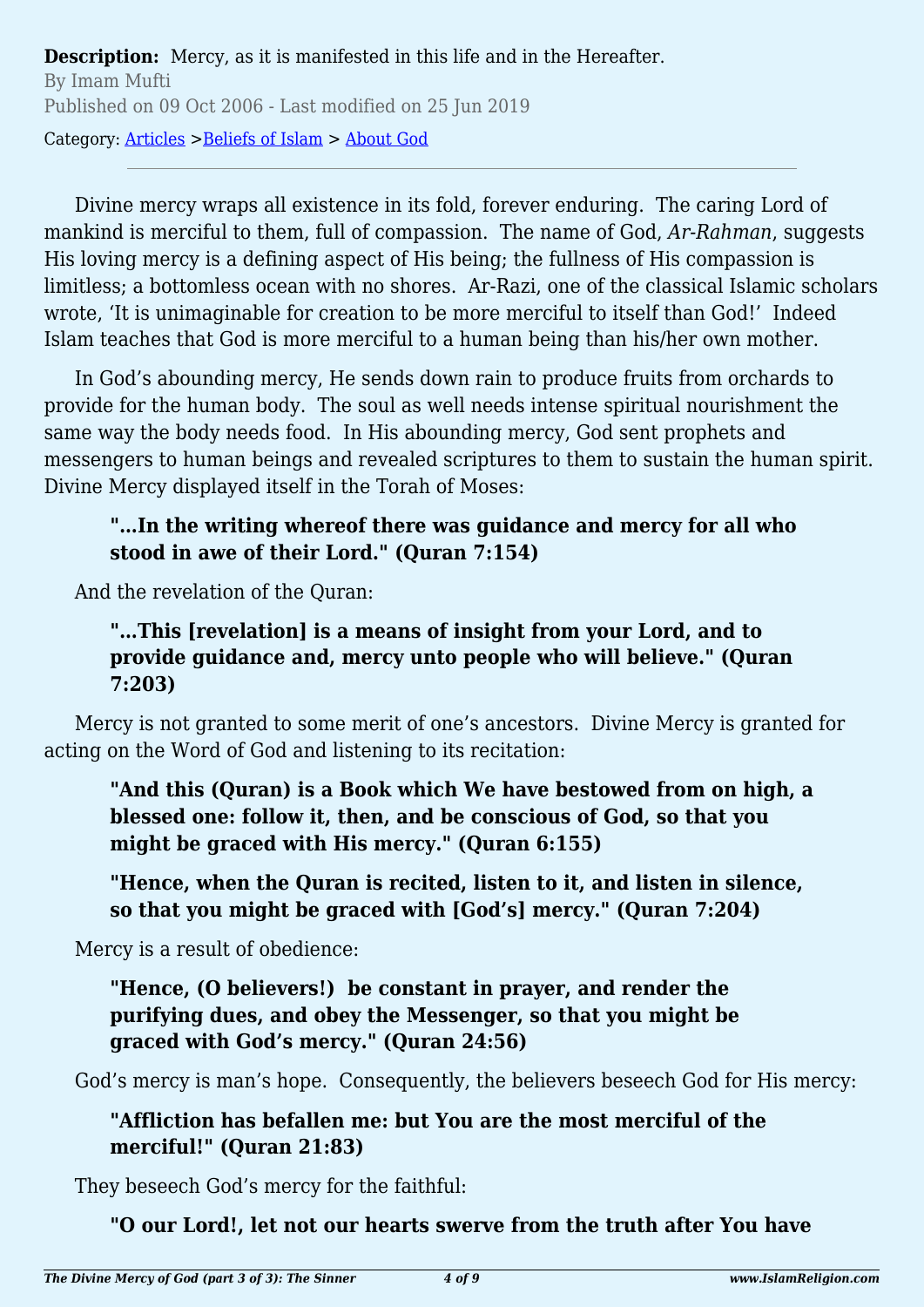## **guided us; and bestow on us the gift of Your mercy: verily, You are the [true] Giver of Gifts." (Quran 3:8)**

And they beseech God's mercy for their parents:

## **"…O my Lord!, Bestow Your mercy upon them, even as they brought me when I was a child!" (Quran 17:24)**

# **Allotment of Divine Mercy**

Divine mercy clasps in its arms the faithful and the faithless, the obedient and the rebel, but in the life to come it will be reserved for the faithful. *Ar-Rahman* is merciful to all creation in the world, but his mercy is reserved for the faithful in the life to come. *Ar-Raheem* will dispense His mercy to the faithful on Judgment Day:

**"…With My chastisement do I afflict whom I will - but My Mercy overspreads everything: and so I shall confer it on those who fear Me and spend in charity, and who believe in Our messages - those who shall follow the [last] Messenger, the unlettered Prophet whom they find described in the Torah that is with them, and in the Gospel…." (Quran 7:156-157)**

Divine allotment of mercy is described by the Prophet of Islam:

"God created a hundred portions of mercy. He placed one portion between His creation due to which they have compassion on each other. God has stored the remaining ninety nine portions for Judgment Day to grace His slaves." (*Saheeh Al-Bukhari, Saheeh Muslim, Al-Tirmidhi, and others.*)

A mere portion of divine mercy fills the heavens and the earth, humans love one another, beasts and birds drink water.

Also, the divine mercy which will be manifested on Judgment Day is vaster than what we see in this life, just as divine punishment will be more intense than what we experience here. The Prophet of Islam explained the dual extreme of these divine attributes:

"If a believer were to know what punishment God has stored, he will despair and not a single one will anticipate making it to Paradise. If an unbeliever were to know the abounding mercy of God, not a single one will despair to make it to Paradise." (*Saheeh Al-Bukhari, Saheeh Muslim, Al-Tirmidhi*)

Yet, in Islamic doctrine, divine mercy supersedes divine anger:

"Indeed, My mercy supersedes my punishment." (*Saheeh Al-Bukhari, Saheeh Muslim*)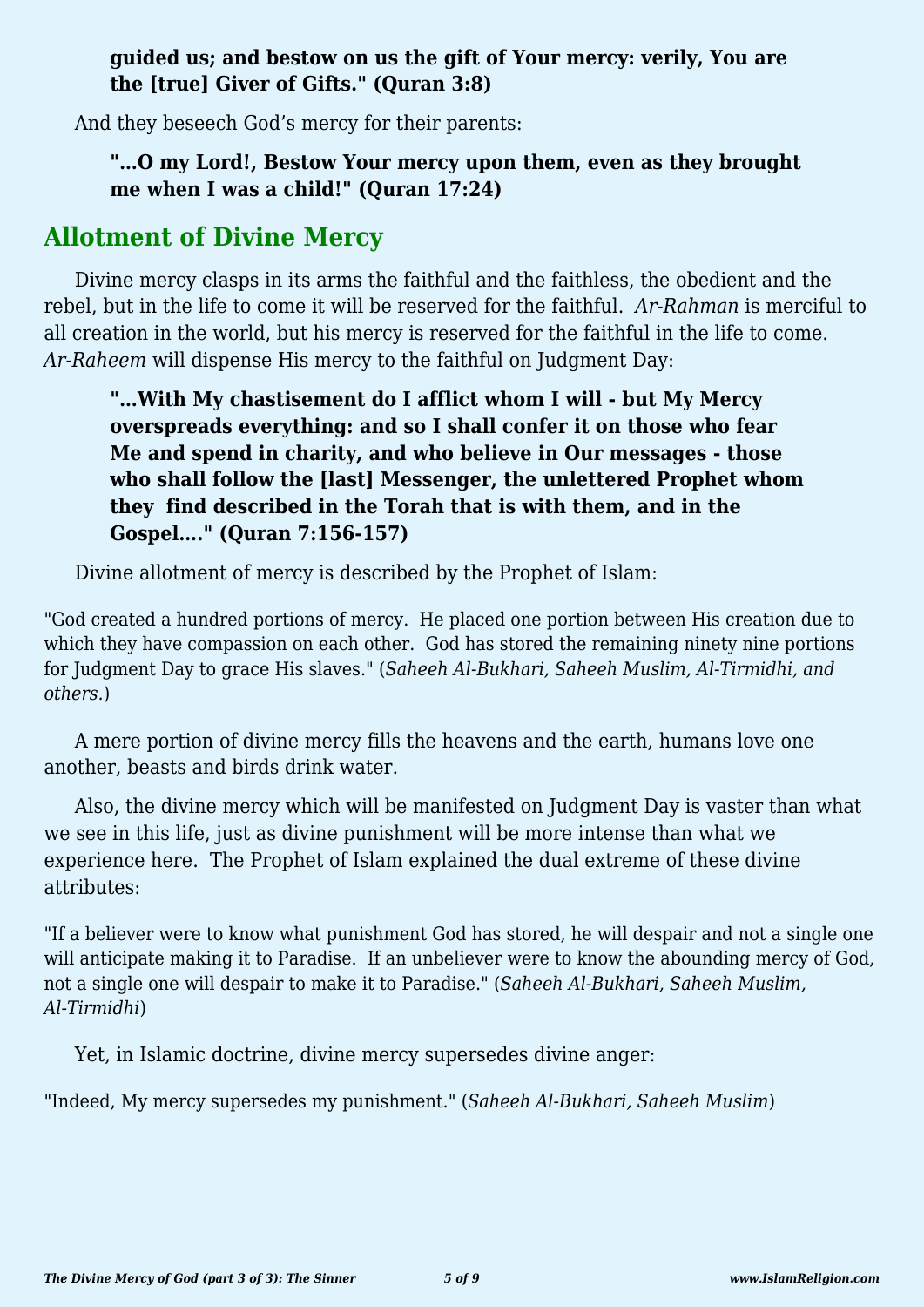# **The Divine Mercy of God (part 3 of 3): The Sinner**

**Description:** How the Mercy of God encompasses those who fall into sin. By Imam Mufti Published on 09 Oct 2006 - Last modified on 25 Jun 2019 Category: [Articles](http://www.islamreligion.com/articles/) >[Beliefs of Islam](http://www.islamreligion.com/category/48/) > [About God](http://www.islamreligion.com/category/51/)

God's mercy is intimately close to everyone of us, awaiting to embrace when we are ready. Islam recognizes human propensity to sin, for God has created man weak. The Prophet stated:



"All the children of Adam constantly err…"

At the same time, God lets us know He forgives sins. Continuing the same hadeeth:

"…but the best of those who constantly err are those who constantly repent." (*Al-Tirmidhi, Ibn Majah, Ahmad, Hakim*)

God says:

**"Say, 'O My servants, who have transgressed against their souls! Despair not of the Mercy of God: for God forgives all sins, for He is Oft-Forgiving, Most-Merciful.'" (Quran 39:53)**

Muhammad, the Prophet of Mercy, was charged to convey the good news to all people:

**"Tell My servants that I am indeed the Oft-Forgiving, Most Merciful." (Quran 15:49)**

Repentance attracts Divine Mercy:

**"…Why do you not, rather, ask God to forgive you your sins, so that you might be graced with His mercy?" (Quran 27:46)**

**"…God's mercy is ever near unto the doers of good!" (Quran 7:56)**

Since ancient times, God's saving mercy has rescued the faithful from pending doom:

**"And so, when Our judgment came to pass, by Our mercy We saved Hud and those who shared his faith…." (Quran 11:58)**

**"And so, when Our judgment came to pass, by Our mercy We saved Shu'ayb and those who shared his faith…." (Quran 11:94)**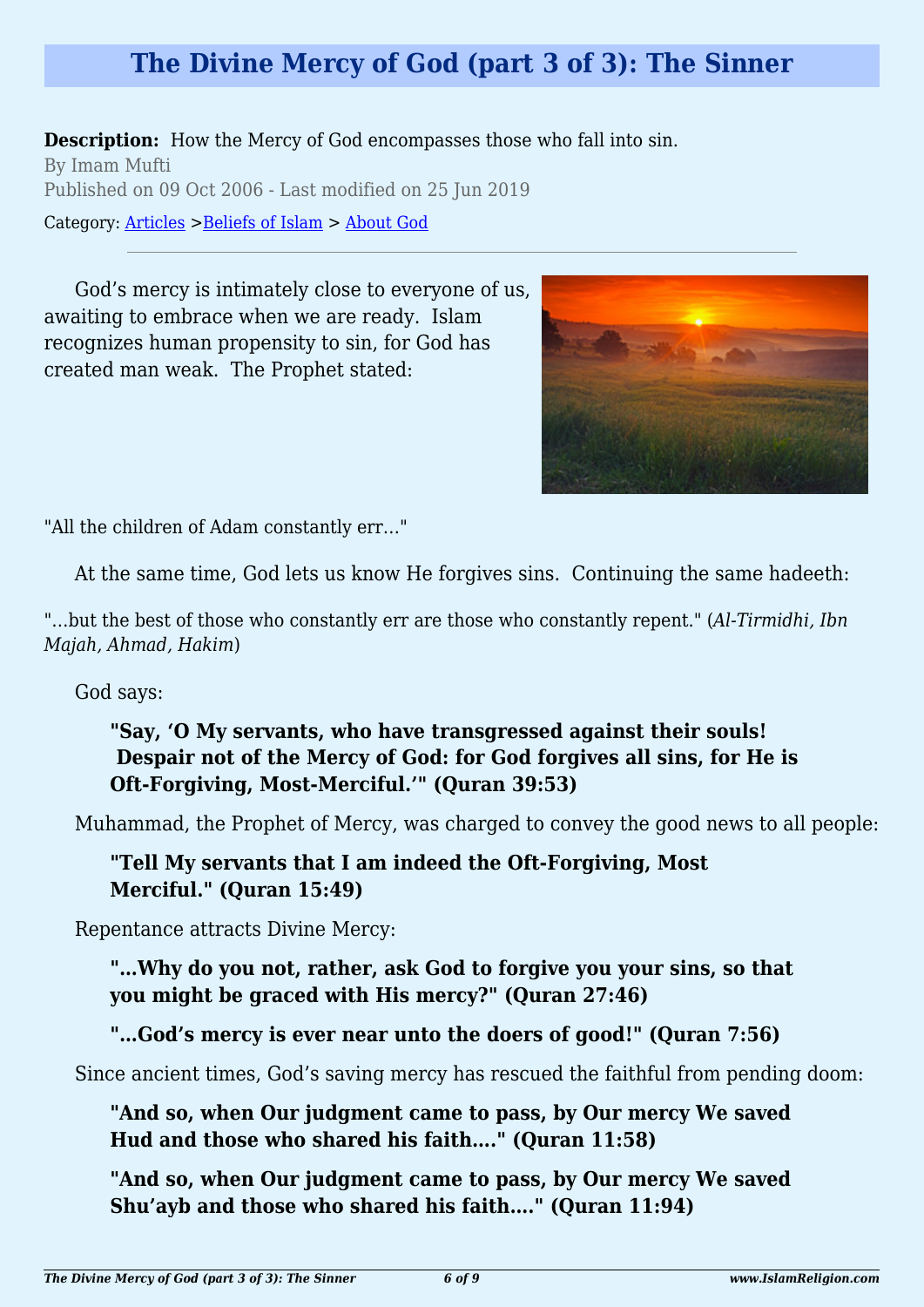Fullness of God's compassion towards the sinner can be seen in the following:

# **1. God Accepts Repentance**

**"God does wish to turn to you, but the wish of those who follow their lusts is that you should turn away (from Him), -far, far away." (Quran 4:27)**

**"Know they not that God accepts repentance from His votaries, and receives their gifts of charity, and that God is indeed He, the Oft-Forgiving, Most-Merciful." (Quran 9:104)**

# **2. God** *Loves* **The Sinner Who Repents**

# **"…For God loves those who turn to Him constantly…." (Quran 2:22)**

The Prophet said:

"If mankind were not to commit sins, God would create other creatures who would commit sins, then He would forgive them, for He is Oft-Forgiving, Most-Merciful." (*Al-Tirmidhi, Ibn Majah, Musnad Ahmed*)

# **3. God is** *Delighted* **When the Sinner Repents Because He Realizes He Has a Lord Who Forgives Sins!**

The Prophet said:

"God is more delighted with the repentance of His slave when he repents, than any of you would be if (he found his) camel, which he had been riding in a barren desert, after it had escaped from him carrying his food and drink. After he despaired of it, he came to a tree and laid down in its shade. Then while he was despairing of it, the camel came and stood by his side, and he seized its reins and cried out in joy, 'O God, You are my servant and I am your Lord!' " making this mistake (in wording) out of his excessive joy." (*Saheeh Muslim*)

# **4. Gate of Repentance is Open Day and Night**

Divine mercy extends forgiveness every day and every night of the year. The Prophet said:

"God extends His Hand at night to accept the repentance of one who has sinned during the day, and He extends His Hand during the day to accept the repentance of one who has sinned during the night " until [the day comes when] the sun rises from the West (one of the major signs of the Day of Judgment)." (*Saheeh Muslim*)

# **5. God Accepts Repentance Even If Sins Are Repeated**

Repeatedly God shows His compassion to the sinner. God's loving-kindness to the Children of Israel can be seen before the sin of the golden calf had been committed, God dealt with Israel according to His compassion, even after their sinning, He dealt with them in mercy. *Ar-Rahman* says: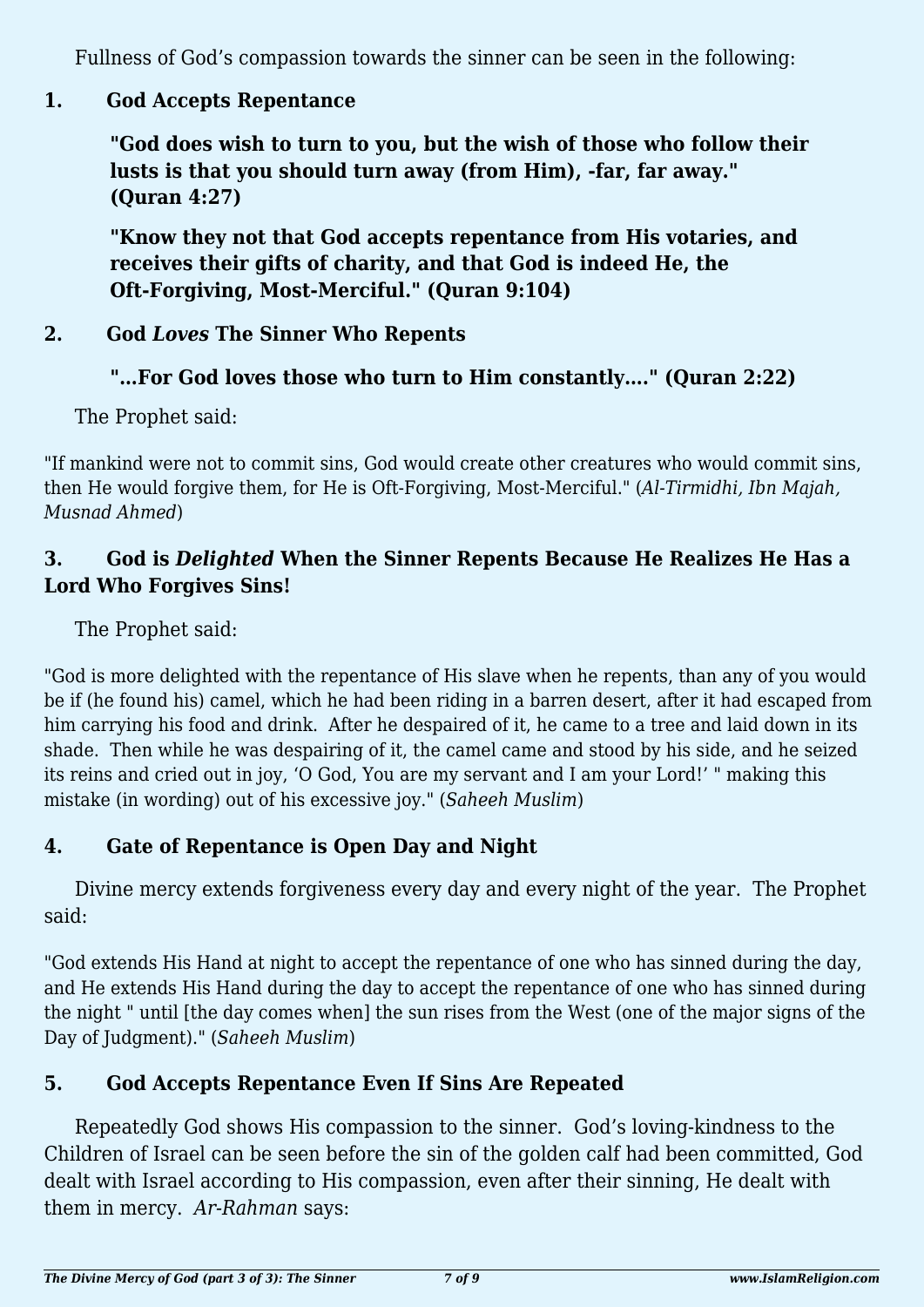# **"…and when We appointed for Moses forty nights [on Mount Sinai], and in his absence you took to worshipping the [golden] calf, and thus became evildoers: yet, even after that, We blotted out this your sin, so that you might have cause to be grateful." (Quran 2:51-52)**

The Prophet said:

"A man committed a sin, and then said, 'O my Lord, forgive my sin,' so God said, 'My slave has sinned, then he realized that he has a Lord who can forgive sins and can punish him for it.' Then the man repeated the sin, then said, 'O my Lord, forgive my sin.' God said, 'My slave has sinned, then he realized that he has a Lord who can forgive sins and can punish him for it.' The man repeated the sin (the third time), then he said, 'O my Lord, forgive my sin,' and God said, 'My slave has sinned, then he realized that he has a Lord who can forgive sins and can punish him for it. Do what you wish, for I have forgiven you.'" (*Saheeh Muslim*)

#### **6. Entering Islam Erases All Previous Sins**

The Prophet has explained that accepting Islam wipes off all previous sins of the new Muslim, no matter how serious they were with one condition: the new Muslim accepts Islam purely for God. Some people asked God's Messenger, 'O Messenger of God! Will we be held responsible for what we did during the days of ignorance before accepting Islam?' He replied:

"Whoever accepts Islam purely for God will not be held to account, but one who does so for some other reason will be accountable for the time before Islam and after." (*Saheeh Al-Bukhari, Saheeh Muslim*)

Although God's mercy is sufficient to cover any sin, it does not free man from his responsibility to behave rightly. Discipline and hard work is required along the path to salvation. The Law of Salvation in Islam takes into account faith *and* keeping to the Law, not mere belief in God. We are imperfect and weak and God created us this way. When we fall short in keeping to the sacred Law, the Loving God is ready to forgive. Forgiveness is received simply through confessing one's sins to God alone and begging of His mercy, having a firm intention not to return to it.. But one should always remember that Paradise is not earned by virtue of one's deeds alone, but is awarded by divine mercy. The Prophet of Mercy made this fact clear:

"Not one of you will enter Paradise by his deeds alone.' They asked, 'Not even you, O Messenger of God?' He said, 'Not even me, unless God covers me with His grace and mercy." (*Saheeh Muslim*)

Belief in God, keeping to His Law, and good works, are considered the *reason*, *not the price* for admission into Paradise.

The web address of this article: